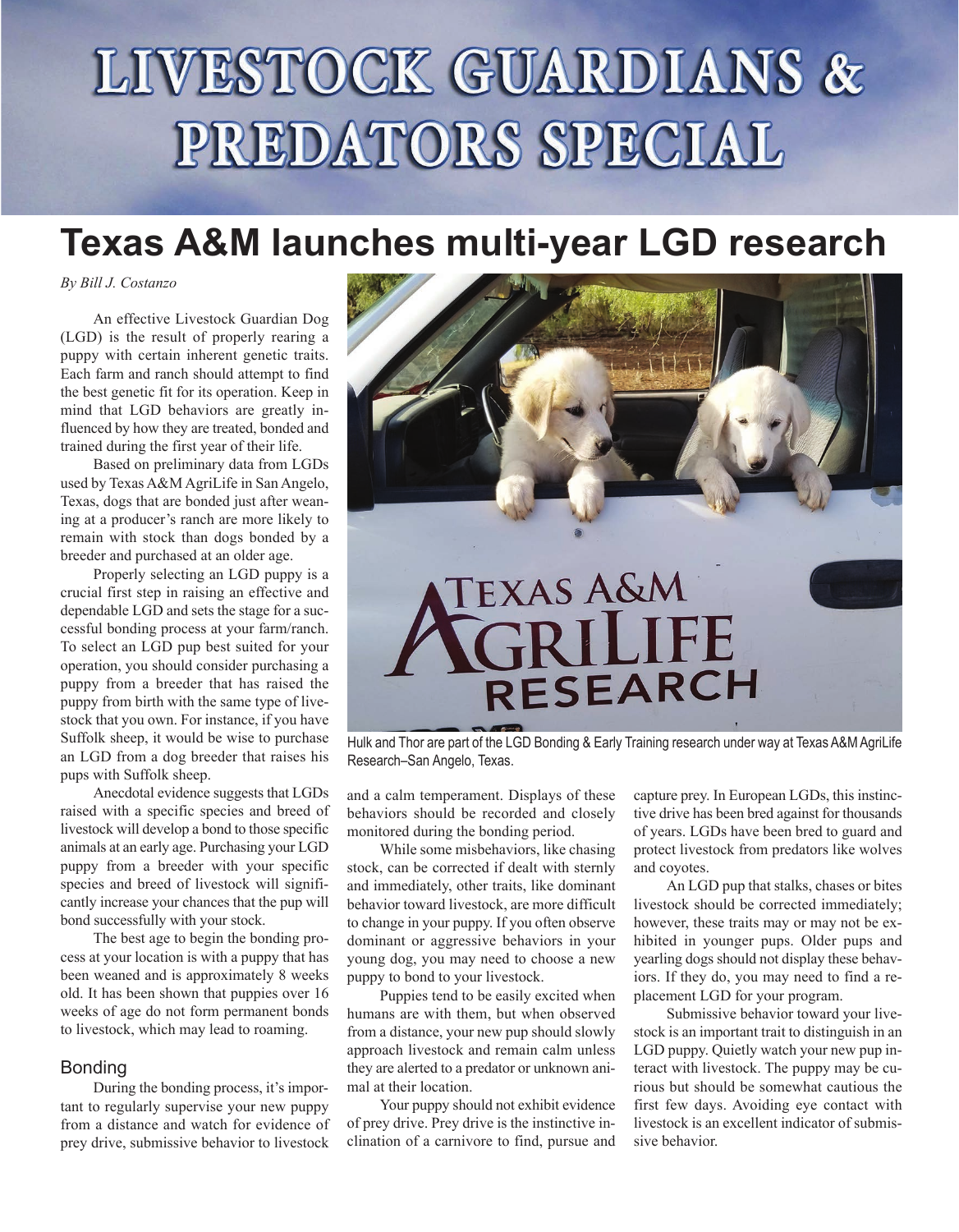Some LGDs possess this instinct naturally, while others need to be trained by livestock and/or owners. Livestock guardian dogs need to tolerate pokes and prods by livestock. If your puppy barks at, jumps on or bites stock, even if stepped on accidentally, it needs to be corrected.

Pups with this behavior can inadvertently injure livestock or cause them to fear guardian dogs. Older pups should be submissive and calm around stock. You should always see behaviors such as walking up to stock rather than running, dropping to the ground or rolling over, lowering the head and tail as they approach stock, licking at the mouths of stock, and choosing to sleep next to stock. These actions reveal that your puppy is bonding well and demonstrating submissive behavior to its charges.

A calm temperament is important in your new LGD puppy. Look for a pup that is interested in you but not overly aggressive, fearful, shy or clingy. The pup that runs up to you first or insists on being "in your face" is not the best choice for a livestock guardian dog. Full-time LGDs used on large ranch operations should be more independent-minded problem solvers that are not dependent on human companionship. Pups that walk off by themselves after meeting you are often good choices.

Look for pups that are calm and thoughtful yet show vigilance toward new things or loud noises. Pups should be alert and exhibit guardian behaviors such as barking at unfamiliar objects, noises and scents. Avoid pups that chase balls, growl, bite or struggle when you handle them. Correct human socialization before 14 weeks of age will help pups form a positive relationship with humans.

#### Bonding pens

Based on a multi-year LGD puppy bonding project currently being conducted at Texas A&M AgriLife Center – San Angelo, data suggests that bonding puppies in pens containing hot wire increases the likelihood that these puppies will stay in the pastures to which they are later released.

Weaned puppies, approximately 8 weeks old, were initially placed with sheep and goats into 60' x 60' pens containing hot wire at the base for 1 month. The dogs and livestock were then placed into 1-acre pens, again with hot wire at the base, for another 2-3 months.

When the pups were 5-6 months of age, they were released into larger pastures with the livestock to which they had bonded. Pups were then tracked in these pastures via GPS

Clockwise from right, guardian puppies are started in a bonding pen; an LGD feeding station; Thor has learned not to fight a tether.





trackers until 7-8 months of age.

The first round of puppies bonded in hot wire vs non hot wire pens were much less likely to leave the final trial pasture than the puppies bonded without hot wire. The puppies bonded in pens with hot wire were placed with sheep in a section-size pasture at a cooperating producers ranch. After being placed in the pasture for over 6 months, the puppies had not left it for any reason. All puppies in this project will be tracked until 18 months of age via GPS trackers.

Researchers have also found that bonding away from the headquarters may affect the dogs roaming patterns. One-acre bonding pens were placed in separate, 100-acre pastures. These areas were distanced from each other and from center headquarters so that it was difficult for the dogs to hear vehicles, humans or the puppies in other pens. Dogs bonded away from the research center headquarters seem to be less likely to roam and look for human contact. A second phase of the project has been recently started to track this behavior as well.

## Pen design

Proper pen design is important when bonding your new LGD puppy. Pens should contain strong fencing from which the puppy cannot escape or dig out. Welded wire mesh makes an excellent fence to contain young puppies. Pen sizes should be large enough to



comfortably accommodate the puppy and livestock, plus items such as stock feeders, dog feeding station, shelter, puppy escape area and water troughs.

It's best to start your puppy out with 4- 6 head of young animals in a small 60' x 60' pen. As your puppy matures, you should increase the size of the bonding pen and increase the amount and ages of its livestock. It's very important to change out livestock on a regular basis so that the dog bonds to a species and not to specific animals. Dogs that bond to specific animals can suffer unneeded stress if those animals are sold or moved to another location. This can cause your LGD to start roaming as it searches for the lost members of its herd.

It's crucial to provide your puppy a feeding station, shelter and easy access to water in the bonding pen. Your puppy should also have an area to get away from livestock, should it need to. It's important that feed and water are not both located in this secure area. This ensures that the puppy will need to exit the safe area to interact with stock at some point each day.

If stock are being too rough with your puppy, replace them immediately. Likewise, if your puppy is being too rough with the young stock, add in older animals to teach your puppy to be submissive to livestock.

After about a month your puppy should be bonded well to stock and can be moved